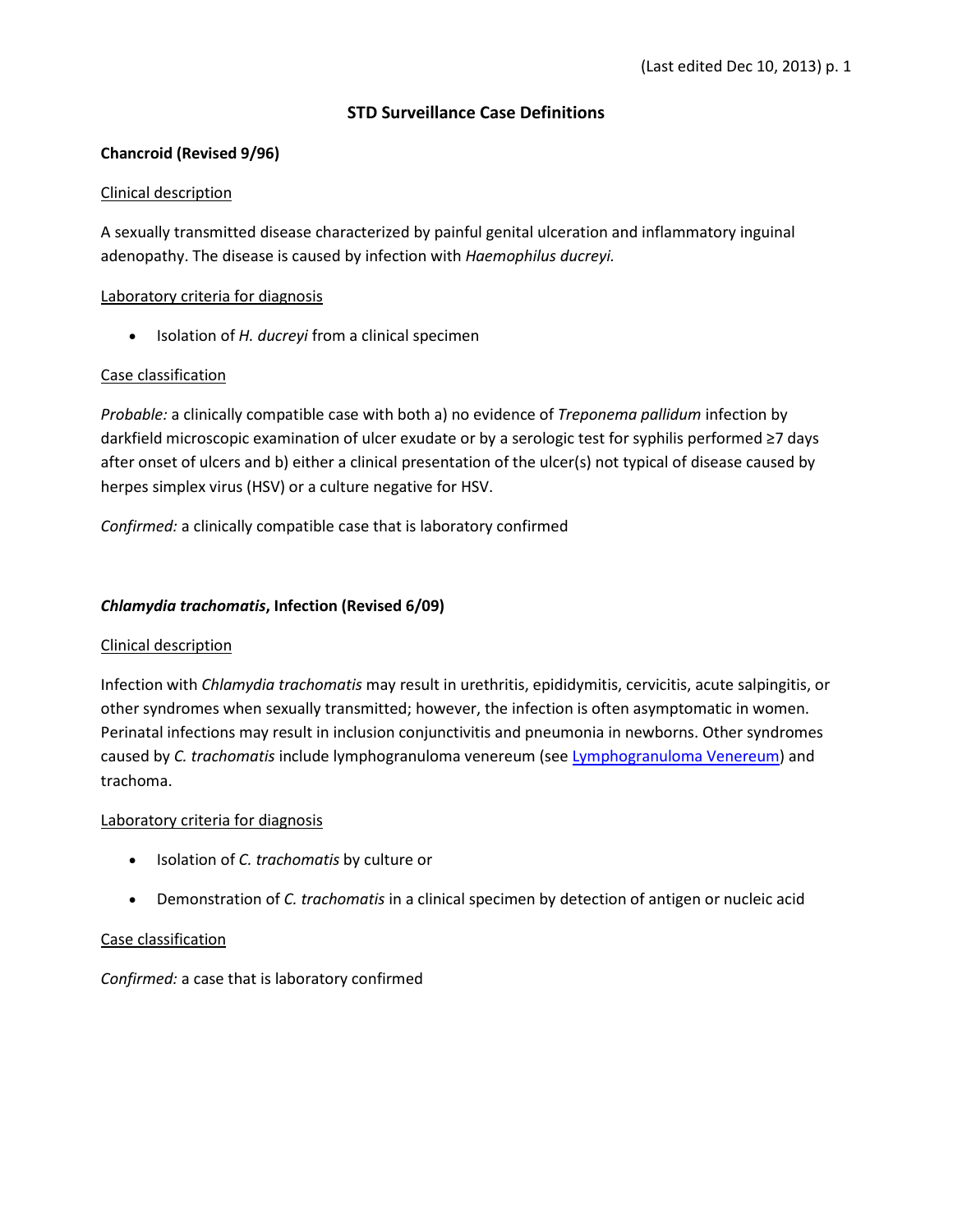## **Gonorrhea (effective January 1, 2014)**

#### Clinical description

A sexually transmitted infection commonly manifested by urethritis, cervicitis, proctitis, salpingitis, or pharyngitis. Infection may be asymptomatic.

#### Laboratory Criteria for Diagnosis

- Observation of gram-negative intracellular diplococci in a urethral smear obtained from a male or an endocervical smear obtained from a female, or
- Isolation of typical gram-negative, oxidase-positive diplococci by culture (presumptive *Neisseria gonorrhoeae*) from a clinical specimen, or
- Demonstration of *N. gonorrhoeae* in a clinical specimen by detection of antigen or nucleic acid

#### Case Classification

*Probable:* demonstration of gram-negative intracellular diplococci in a urethral smear obtained from a male or an endocervical smear obtained from a female

*Confirmed:* a person with laboratory isolation of typical gram-negative, oxidase-positive diplococci by culture (presumptive *Neisseria gonorrhoeae*) from a clinical specimen, or demonstration of *N. gonorrhoeae* in a clinical specimen by detection of antigen or detection of nucleic acid via nucleic acid amplification (e.g., PCR) or hybridization with a nucleic acid probe.

#### **Syphilis (effective Jan 1, 2014)**

Syphilis is a complex sexually transmitted disease that has a highly variable clinical course. Adherence to the following surveillance case definitions will facilitate understanding the epidemiology of this disease across the U.S.

#### **Syphilis, primary**

#### Clinical description

A stage of infection with *Treponema pallidum* characterized by one or more ulcerative lesions (e.g. chancre), which might differ considerably in clinical appearance.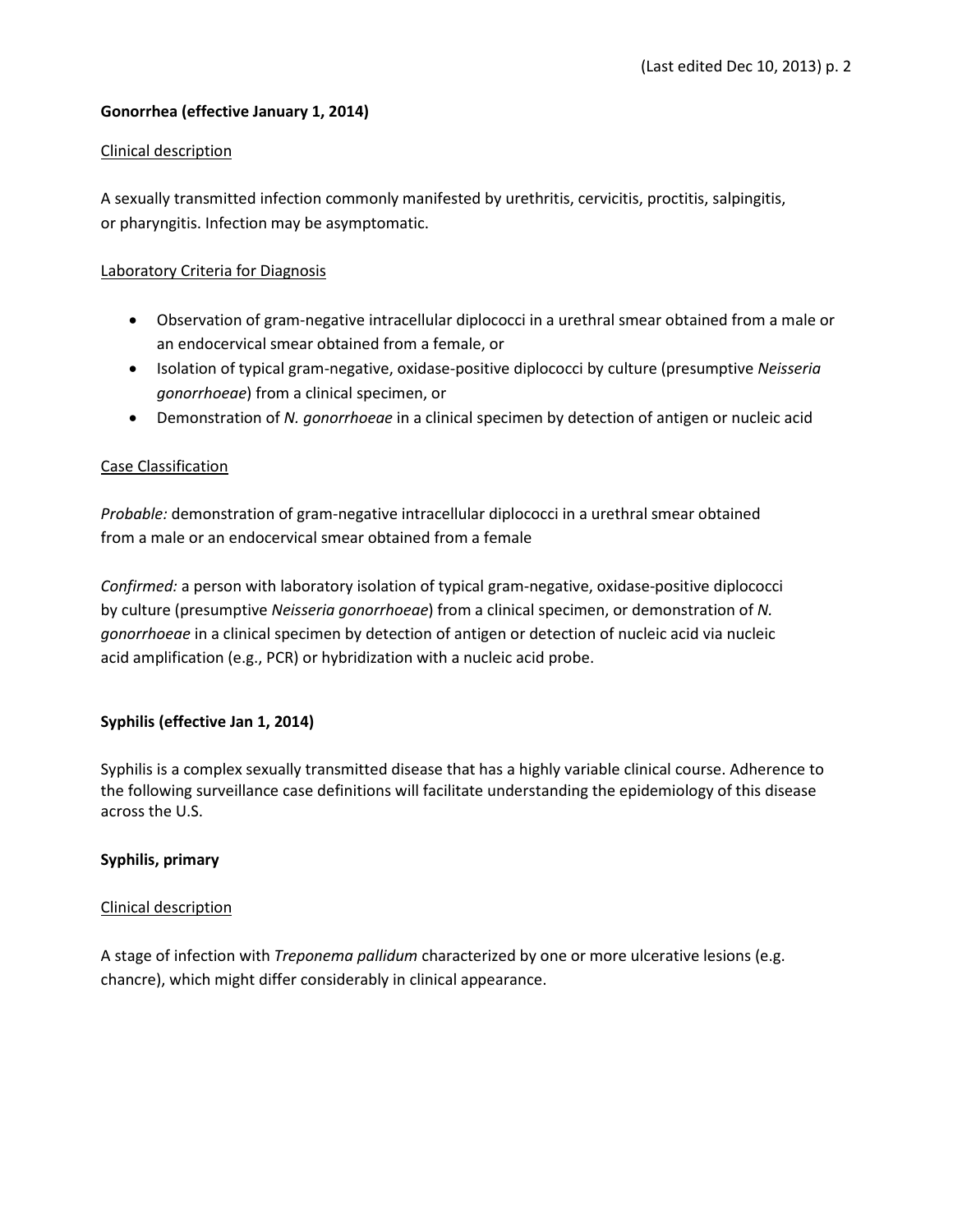## Laboratory criteria for diagnosis

• Demonstration of *T. pallidum* in clinical specimens by darkfield microscopy, or by polymerase chain reaction (PCR) or equivalent direct molecular methods.

## Case classification

*Probable:* a case that meets the clinical description of primary syphilis with a reactive serologic test (nontreponemal: Venereal Disease Research Laboratory [VDRL], rapid plasma reagin [RPR], or equivalent serologic methods; treponemal: fluorescent treponemal antibody absorbed [FTA-ABS], *T. pallidum* particle agglutination [TP-PA], enzyme immunoassay [EIA], chemiluminescence immunoassay [CIA], or equivalent serologic methods). $^1$  $^1$ 

*Confirmed:* a case that meets the clinical description of primary syphilis that is laboratory confirmed

## **Syphilis, secondary**

#### Clinical description

A stage of infection caused by *T. pallidum* characterized by localized or diffuse mucocutaneous lesions (e.g., rash — such as non-pruritic macular, maculopapular, papular, or pustular lesions), often with generalized lymphadenopathy. Other symptoms can include mucous patches, condyloma lata, and alopecia. The primary ulcerative lesion may still be present. Because of the wide array of symptoms possibly indicating secondary syphilis, serologic tests for syphilis and a thorough sexual history and physical examination are crucial to determining if a case should be classified as secondary syphilis.

#### Laboratory criteria for diagnosis

• Demonstration of *T. pallidum* in clinical specimens by darkfield microscopy, or by polymerase chain reaction (PCR) or equivalent direct molecular methods

#### Case classification

*Probable:* a case that meets the clinical description of secondary syphilis with a nontreponemal (VDRL, RPR, or equivalent serologic methods) titer ≥4 AND a reactive treponemal test (FTA-ABS, TP-PA, EIA, CIA, or equivalent serologic methods.

*Confirmed:* a case that meets the clinical description of secondary syphilis (with at least one sign or symptom) that is laboratory confirmed

<span id="page-2-0"></span> $1$  These treponemal tests supersede older testing technologies, including microhemagglutination assay for antibody to *T. pallidum* [MHA-TP].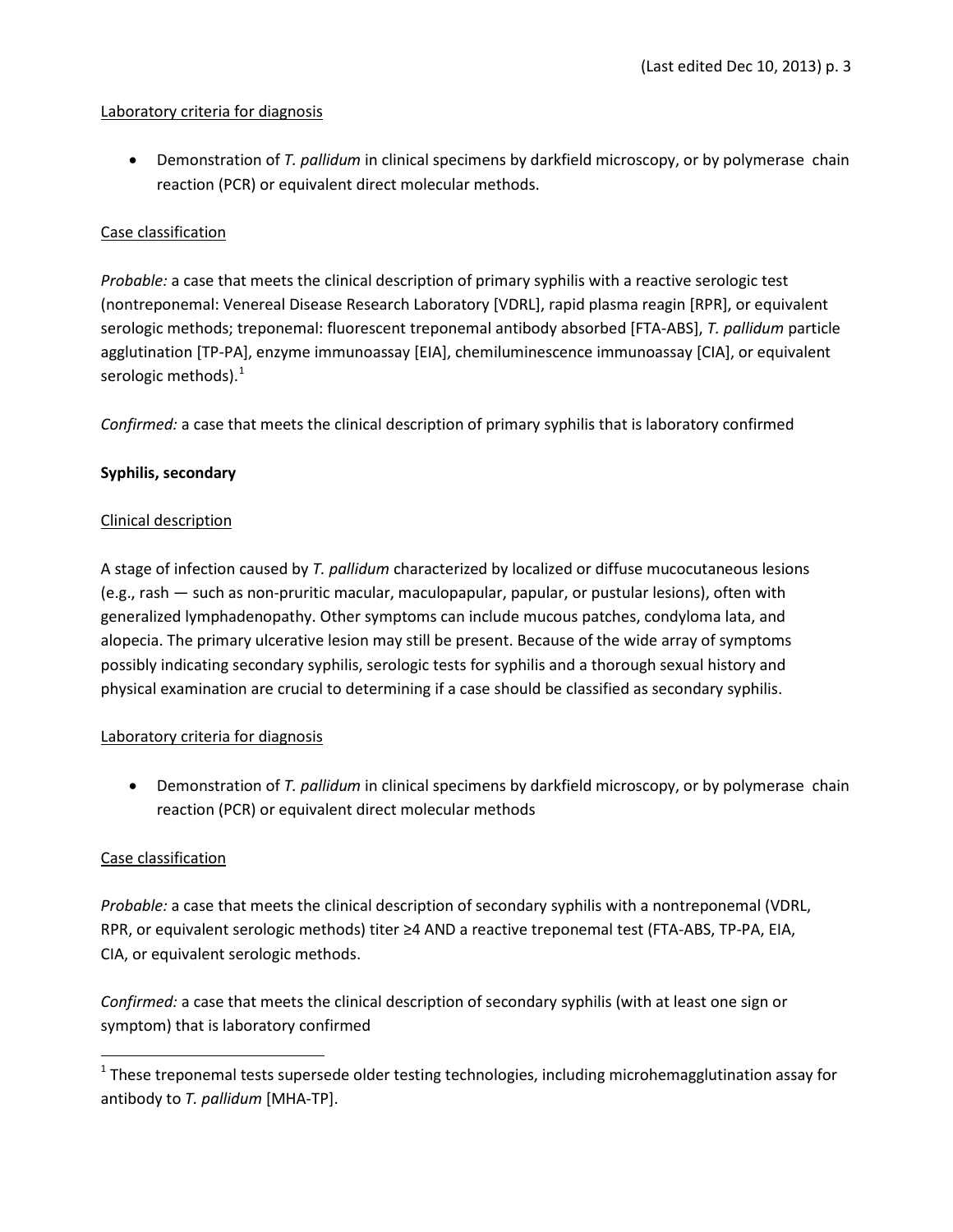## **Syphilis, early latent**

#### Clinical description

A subcategory of latent syphilis (a stage of infection caused by *T. pallidum* in which organisms persist in the body of the infected person without causing symptoms or signs) when initial infection has occurred within the previous 12 months.

## Case classification

*Probable:* A person with no clinical signs or symptoms of syphilis who has one of the following:

• No past diagnosis of syphilis, AND a reactive nontreponemal test (e.g., VDRL, RPR, or equivalent serologic methods), AND a reactive treponemal test (e.g., FTA-ABS, TP-PA, EIA, CIA, or equivalent serologic methods),

#### **OR**

• A current nontreponemal test titer demonstrating fourfold or greater increase from the last nontreponemal test titer.

**AND** evidence of having acquired the infection within the previous 12 months based on one or more of the following criteria:

- Documented seroconversion or fourfold or greater increase in titer of a nontreponemal test during the previous 12 months
- Documented seroconversion of a treponemal test during the previous 12 months
- A history of symptoms consistent with primary or secondary syphilis during the previous 12 months
- A history of sexual exposure to a partner within the previous 12 months who had primary, secondary, or early latent syphilis (documented independently as duration < 12 months)
- Only sexual contact was within the last 12 months (sexual debut)

There is no confirmed case classification for early latent syphilis.

#### **Syphilis, late latent**

#### Clinical description

A subcategory of latent syphilis (a stage of infection caused by *T. pallidum* in which organisms persist in the body of the infected person without causing symptoms or signs) when initial infection has occurred >12 months previously.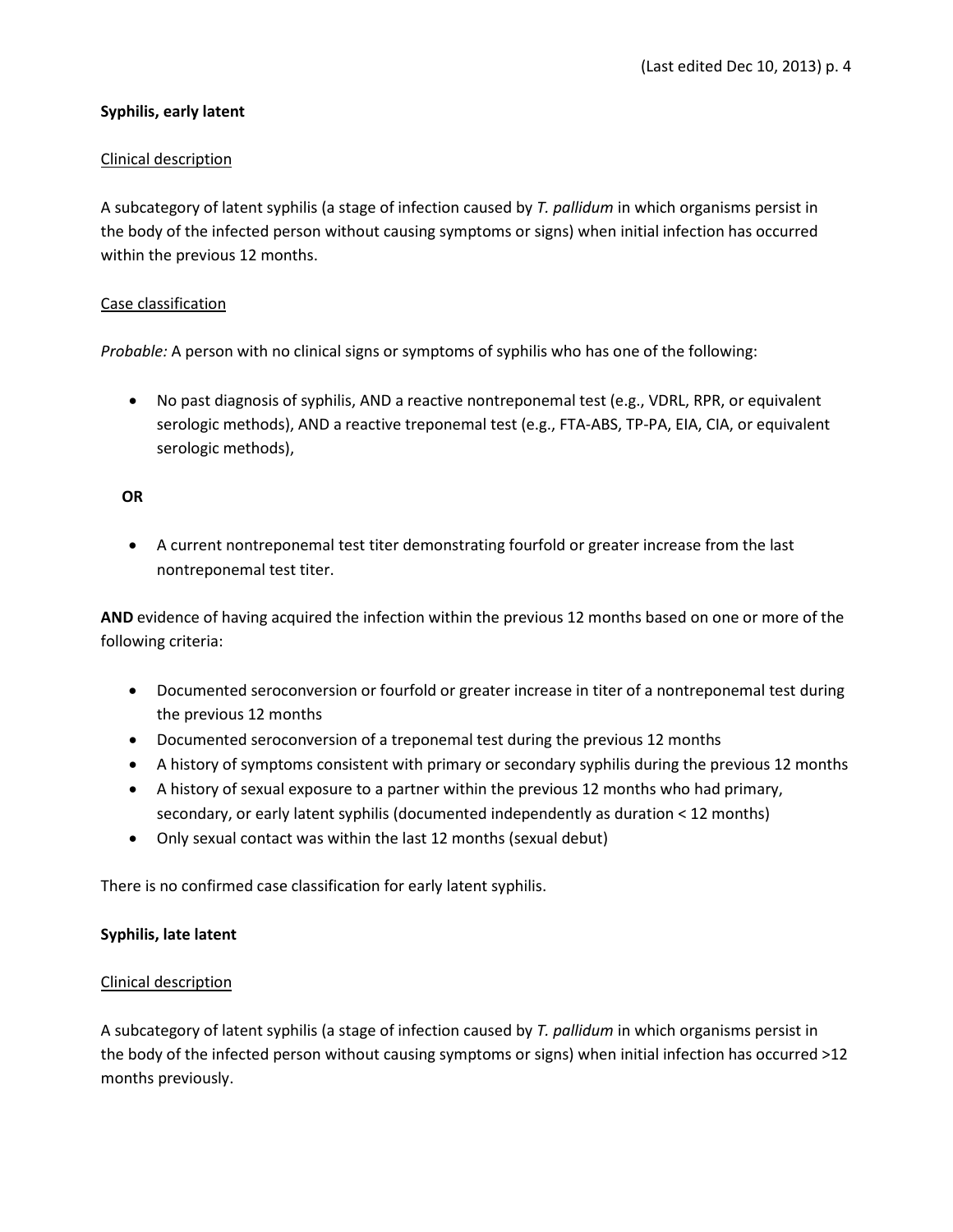# Case classification

*Probable:* A person with no clinical signs or symptoms of syphilis who has one of the following:

• No past diagnosis of syphilis, AND a reactive nontreponemal test (e.g., VDRL, RPR, or equivalent serologic methods), AND a reactive treponemal test (e.g., FTA-ABS, TP-PA, EIA, CIA, or equivalent serologic methods),

#### **OR**

• A past history of syphilis therapy and a current nontreponemal test titer demonstrating fourfold or greater increase from the last nontreponemal test titer.

**AND** who has no evidence of having acquired the disease within the preceding 12 months (see Syphilis, early latent).

There is no confirmed case definition for late latent syphilis.

# **Syphilis, late, with clinical manifestations (including late benign syphilis and cardiovascular syphilis)**

## Clinical description

Clinical manifestations of late syphilis may include inflammatory lesions of the cardiovascular system, (e.g., aortitis, coronary vessel disease), skin (e.g., gummatous lesions), bone (e.g., osteitis) or other tissue. Rarely, other structures (e.g., the upper and lower respiratory tracts, mouth, eye, abdominal organs, reproductive organs, lymph nodes, and skeletal muscle) may be involved. Late syphilis usually becomes clinically manifest only after a period of 15–30 years of untreated infection. If only neurologic manifestations of syphilis (e.g., tabes dorsalis, dementia) are present and infection occurred more than 12 months ago, the case should be reported as "late syphilis".

#### Laboratory criteria for diagnosis

Demonstration of *T. pallidum* in late lesions by special stains (although organisms are rarely visualized in late lesions), or equivalent methods, or by polymerase chain reaction (PCR) or equivalent direct molecular methods.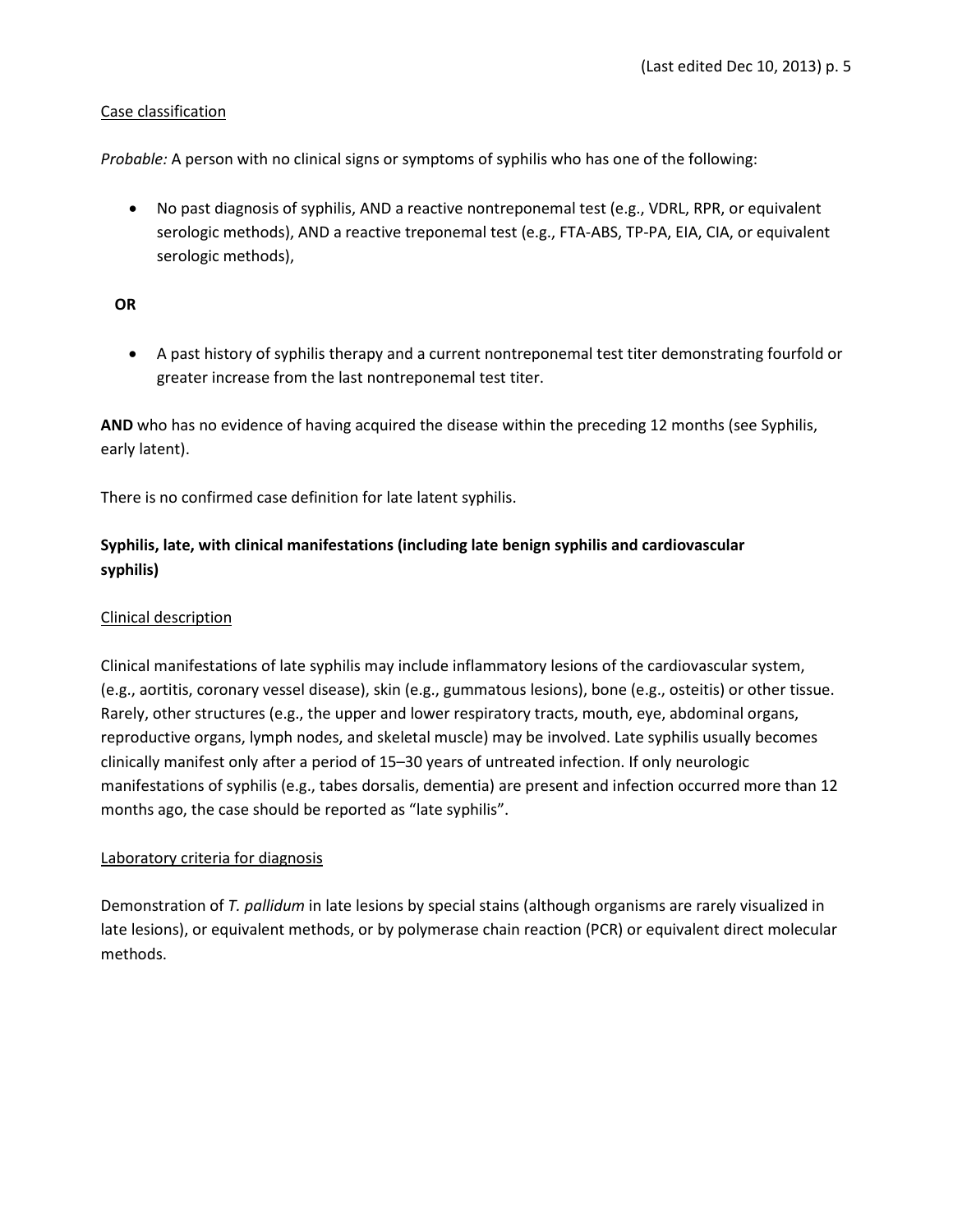# Case classification

*Probable:* characteristic abnormalities or lesions of the cardiovascular system (e.g., aortitis, coronary vessel disease), skin (e.g., gummatous lesions), bone (e.g., osteitis), or other tissue AND a reactive treponemal test (e.g., FTA-ABS, TP-PA, EIA, CIA, or equivalent serologic methods), in the absence of other known causes of these abnormalities. CSF abnormalities and clinical symptoms or signs consistent with neurologic manifestations of syphilis might be present.

*Confirmed:* a case that meets the clinical description of late syphilis that is laboratory confirmed

## **Neurosyphilis**

#### Note

**Neurosyphilis can occur at any stage of syphilis.** If the patient has neurologic manifestations of syphilis, the case should be reported with the appropriate stage of infection (as if neurologic manifestations were not present) and "neurologic manifestations" should be noted in the case report data. If no other stage is appropriate, the case should be staged as "late, with clinical manifestations".

#### Clinical description

Infection of the central nervous system with *T. pallidum*, as evidenced by manifestations including syphilitic meningitis, meningovascular syphilis, optical involvement including interstitial keratitis and uveitis, $2$  general paresis, including dementia, and tabes dorsalis.

#### Laboratory criteria for diagnosis

• A reactive VDRL in cerebrospinal fluid (CSF) **AND** either 1.) a reactive treponemal serologic test for syphilis (e.g., FTA-ABS, TP-PA, EIA, CIA, or equivalent serologic methods) OR 2.) a reactive nontreponemal serologic test for syphilis (VDRL, RPR, or equivalent serologic method).

#### Case classification

*Probable:* syphilis of any stage with a negative VDRL test in CSF specimen and either 1.) a reactive treponemal serologic test for syphilis (e.g., FTA-ABS, TP-PA, EIA, CIA, or equivalent serologic methods) OR 2.) a reactive non-treponemal serologic test for syphilis (VDRL, RPR, or equivalent serologic method), AND both the following:

• Elevated CSF proteint or leukocyte countt in the absence of other known causes of these Abnormalities

**AND**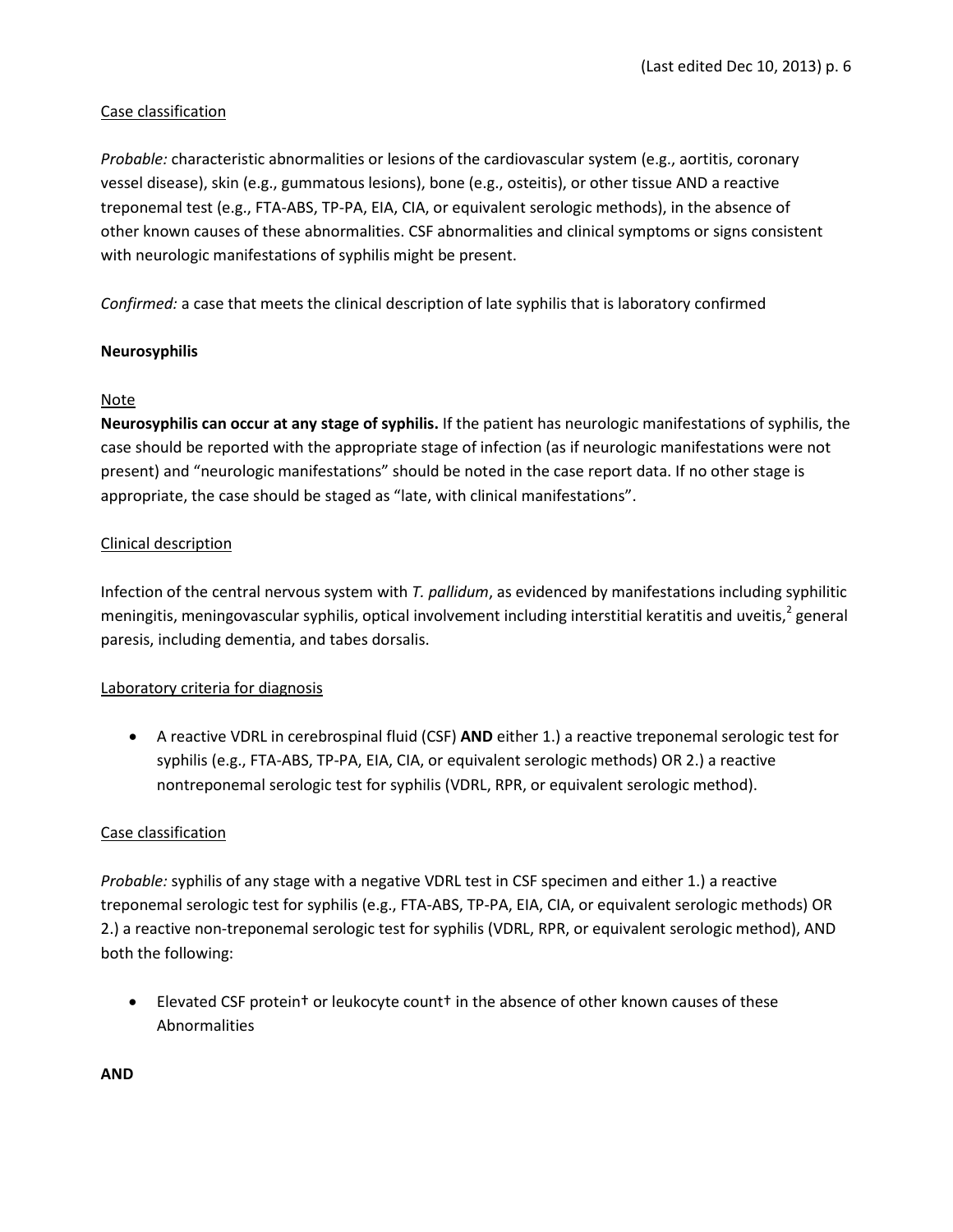• Clinical symptoms or signs consistent with neurosyphilis without other known causes for these clinical abnormalities

*Confirmed:* syphilis of any stage that meets the laboratory criteria for neurosyphilis

 $\pm$  CSF protein >50 mg/dL,<sup>3</sup> >5 white blood cells/cubic millimeter CSF;<sup>4</sup> in HIV-positive individuals, these parameters are less specific

 $^2$  Doris JP, Saha K, Jones NP, Sukthankar A. Ocular syphilis: the new epidemic. Eye (Lond). 2006 Jun;20(6):703-5. Epub 2005 Jun 3.

<sup>3</sup> Sparling, PF, Swartz, MN, Musher, DM, Healy, BP. Clinical Manifestations of Syphilis. In Holmes, KK, Sparling, PF, Stamm, WE, Piot, P, Wasserheit, J, Corey, L, Cohen, MS, Watts, DH (eds). Sexually Transmitted Diseases (4th ed). McGraw Medical: New York City, NY (2008), pp. 661–684.

<sup>4</sup> Tramont, EC. Treponema pallidum (Syphilis). In Mandell, GL, Bennett, JE, Dolin, R (eds). Principles and Practice of Infectious Diseases (5th ed). Churchill Livingstone: Philadelphia, PA (2000), pp. 2474–2490.

## **Syphilitic Stillbirth**

#### Clinical description

A fetal death that occurs after a 20-week gestation or in which the fetus weighs >500 g and the mother had untreated or inadequately treated**[\\*](http://www.cdc.gov/std/stats11/app-casedef.htm#ast)** syphilis at delivery

#### **Comment**

For reporting purposes, syphilitic stillbirths should be reported as cases of congenital syphilis

#### **Syphilis, Congenital (Revised 9/96)**

#### Clinical description

A condition caused by infection in utero with *Treponema pallidum*. A wide spectrum of severity exists, and only severe cases are clinically apparent at birth. An infant or child (aged <2 years) may have signs such as hepatosplenomegaly, rash, condyloma lata, snuffles, jaundice (nonviral hepatitis), pseudoparalysis, anemia, or edema (nephrotic syndrome and/or malnutrition). An older child may have stigmata (e.g., interstitial keratitis, nerve deafness, anterior bowing of shins, frontal bossing, mulberry molars, Hutchinson teeth, saddle nose, rhagades, or Clutton joints).